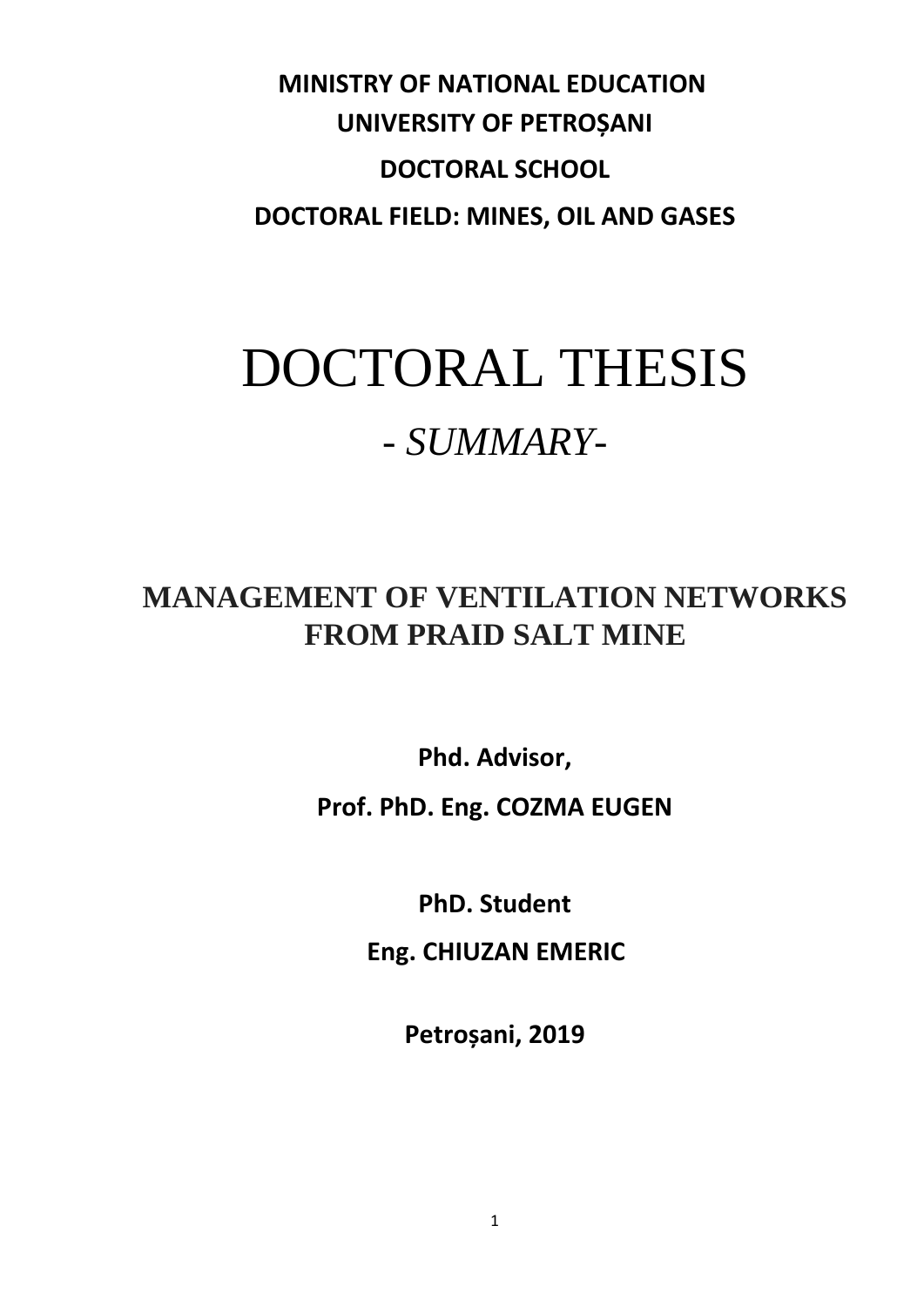### **CONTENTS**

|                      |                                                                     | Pag. |
|----------------------|---------------------------------------------------------------------|------|
| <b>INTRODUCTION</b>  |                                                                     | 7.   |
| <b>CHAPTER I.</b>    | ADMINISTRATIVE LOCALIZATION OF THE SALT DEPOSIT                     | 9.   |
| <b>CHAPTER II.</b>   | DETERMINATION OF THE GAS-DYNAMIC REGIME AND                         |      |
|                      | <b>CLASSIFICATION OF PRAID SALT MINE IN TERMS OF GAS</b>            |      |
|                      | <b>EMISSIONS</b> (Methane and Carbon Dioxide)                       | 19.  |
| <b>CHAPTER III.</b>  | 3D – CANVENT DESCRIPTION                                            | 31.  |
| <b>CHAPTER IV.</b>   | ANALYSIS OF THE VENTILATION SYSTEM OF                               | 37.  |
|                      | PRAID SALT MINE IN THE CURRENT STAGE                                |      |
| <b>CHAPTER V.</b>    | SOLVING / UPDATING THE VENTILATION                                  |      |
|                      | <b>NETWORK OF PRAID SALT MINE</b>                                   | 45.  |
| <b>CHAPTER VI.</b>   | <i>SIMULATIONS</i><br><b>PERFORMED</b><br><i>OVER</i><br><b>THE</b> | 49.  |
|                      | VENTILATION NETWORK OF PRAID SALT MINE                              |      |
| <b>CHAPTER VII.</b>  | ENSURING THE SAFETY AT PRAID SALT MINE FROM THE                     |      |
|                      | <b>VENTILATION POINT OF VIEW</b>                                    | 75.  |
| <b>CHAPTER VIII.</b> | ENSURING THE SAFETY AT PRAID SALT MINE FROM THE                     |      |
|                      | VENTILATION POINT OF VIEW IN CASE OF FIRE TYPE                      |      |
|                      | PHENOMENA OCCURRENCE                                                | 89.  |
| <b>CHAPTER IX.</b>   | ENSURING THE SAFETY AT PRAID SALT MINE FROM THE                     |      |
|                      | VENTILATION POINT OF VIEW IN CASE OF                                |      |
|                      | CONVENTIONAL VOLUNTARY ACTIONS WITH                                 |      |
|                      | <b>HAZARDOUS GASES</b>                                              | 129. |
| <b>CHAPTER X.</b>    | CONCLUSIONS, PERSONAL CONTRIBUTIONS                                 |      |
|                      | AND FUTURE RESEARCH DIRECTIONS                                      | 151. |
| <b>REFERENCES</b>    |                                                                     | 163. |
| <b>ANNEXES</b>       |                                                                     | 173. |
|                      |                                                                     |      |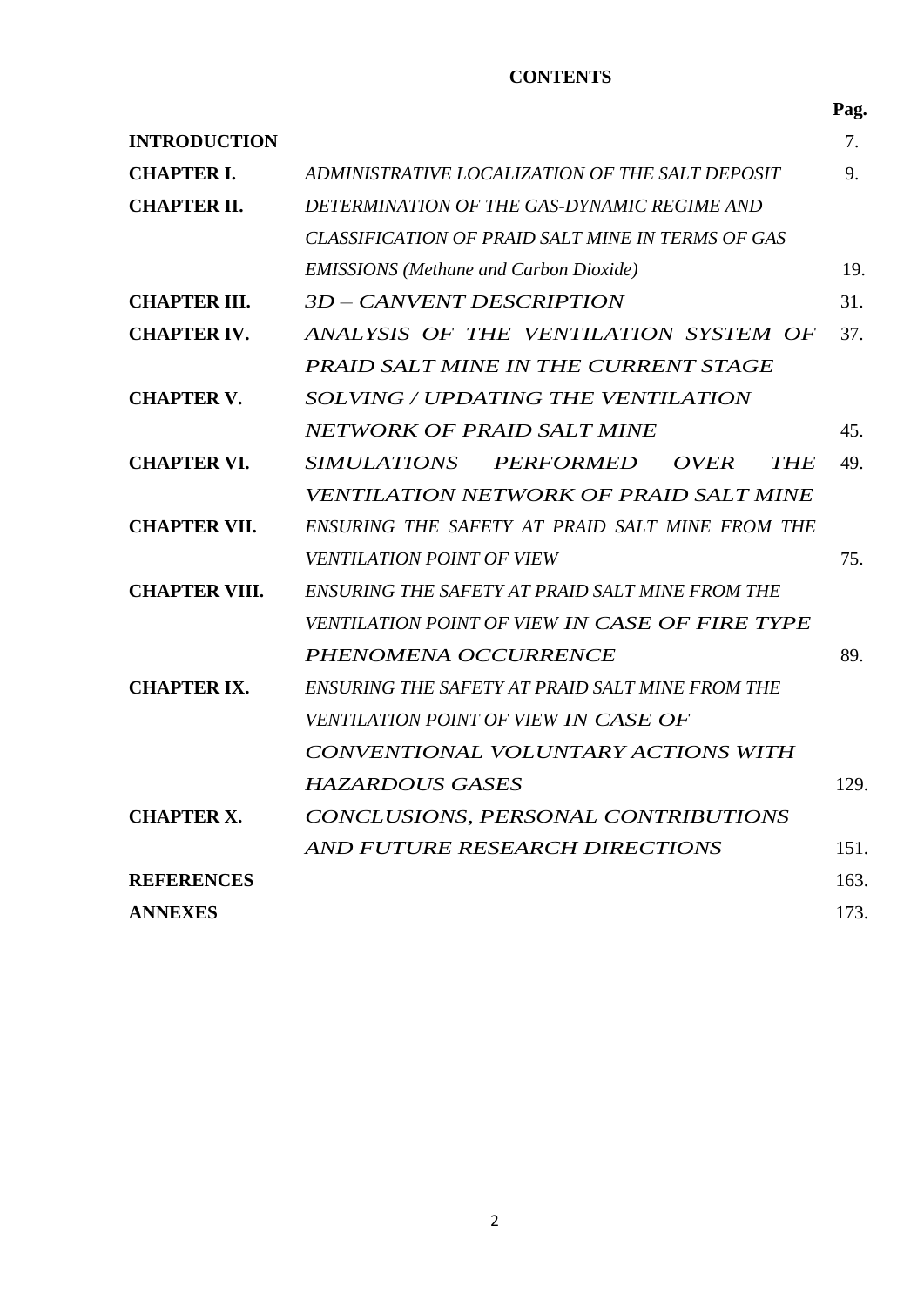The research activity carried out in order to develop the thesis and for fulfilling the specific objectives is focused on two proposed vectors, namely through the use of the specialized IT equipment used for modeling, simulation and determination of the optimal distribution of the air flows within the mining objectives in operation, and optimization and simulation on complex air networks of virtual phenomena in order to ensure ventilation safety in the event of occurrence of fire-related phenomena and to ensure security from the ventilation point of view of Praid Salt Mine ventilation network in case of conscious volitional actions with dangerous gases which may occur in different areas of the underground mining network

This PhD thesis is structured on IX chapters, conclusions, personal contributions, bibliography and an annex. It includes a total of 247 pages containing 53 figures, one table and 6 annexes as follows:

Within Chapter I entitled "Administrative localization of the salt deposit" a brief history of salt mining in Praid has been approached as well as a brief overview of geographic data.

Within Chapter II entitled "Determination of the gas-dynamic regime and classification of Praid saline in terms of gas emissions (methane and carbon dioxide)" I approached the following issues: the technical memo of the salt mine, general considerations regarding the settlement and geology of the reservoir, the opening, preparation and exploitation of the deposit, the aeration system of the salt mine, existing records and documentation regarding the releases of gas, the results of the gas release study, underground mining, the results of the measurements made.

Within Chapter III entitled  $"3D -$  Canvent description" I have approached the following issues: description, program features, 3d-Canvent applications, fan treatment, program features, building a ventilation model using the 3d-Canvent-2k program and its operation, branching data, fan characteristic, operating point and characteristic curve of the mine, 3D-Canvent operation with subchapters including ventilation simulations, simulation performance, visualization of simulation results, and balancing and graphic output of data.

Within Chapter IV entitled "Analysis of the ventilation system of Praid salt mine in the current stage " I approached the following issues: generalities, opening works, exploitation works in the New Sector and Telegdy Sector, work equipment, treatment base, air conditioning at the current stage and verification of the operation of the main ventilation facility.

Within Chapter V entitled "Solving / updating the ventilation network of Praid salt mine" problems such as: determination of the aerodynamic resistances of the mining works, updating of the Praid saline network scheme and solving the refurbished ventilation network of the Praid salt mine are addressed.

Within Chapter VI entitled "Simulations performed over the ventilation network of Praid salt mine" are approached six simulations and issues: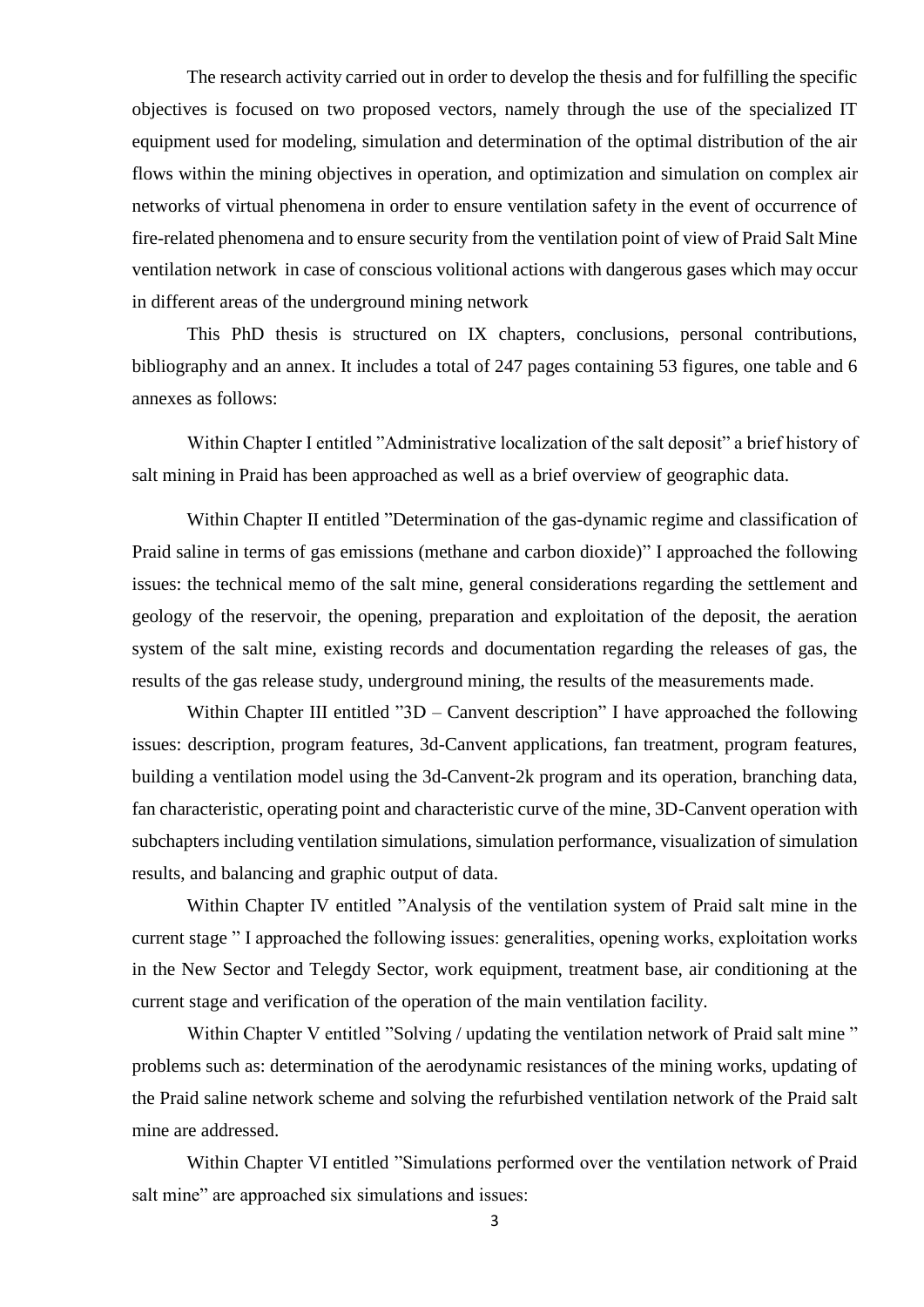6.1. Simulation no. 1 - airflow distribution, size and direction of movement throughout the salt mine ventilation system (normal current operating situation).

6.2. The distribution of air currents, the magnitude and the direction of movement throughout the ventilation system of the salt mine considered to reverse the direction of the main fan, the horizon  $+339$ m.

6.3. Simulation no. 3 - Possibility of optimal fresh air supply of horizons + 448m and + 432m from the Telegdy mining sector (no condensation in the hot season).

6.4. Simulation no. 4 - The distribution of air currents, in size and circulation direction within the underground treatment base (horizon  $+402m$ ) and the underground restaurant (horizon  $+426$ m), in case the partial ventilation fan from  $+339$ m horizon stops.

6.5. Simulation no. 5 - The distribution of air currents, in terms of size and Direction, at the underground treatment base (horizon  $+402m$ ) and the underground restaurant (horizon  $+$ 426m), in case of reversing the partial airflow direction from the + 339m horizon.

6.6. The distribution of air currents, in terms of size and circulation direction, throughout the Praid Salt air system, under the conditions of a fire occurring on the extraction blind sfat, respectively at the + 339m horizon.

6.6.1. The distribution of air currents, in terms of size and circulation, throughout the Praid Salt mine ventilation system, under the conditions of a fire occurring on the extraction blind shaft between levels 246-266

6.6.2. The distribution of air currents, in terms of size and direction of circulation, throughout the Praid Salt mine ventilation system, under the conditions of a fire occurring on the extraction blind shaft between levels 266-286.

6.6.3. The distribution of air currents, in terms of size and circulation, throughout the entire Praid Salt mine ventilation system, under the conditions of a fire occurring on the extraction blind shaft between levels 286 and 340.

6.6.4. The distribution of air currents, in terms of size and circulation, throughout the Praid Salt mine ventilation system, under the conditions of a fire occurring on the extraction blind shaft between levels 340 and 426.

Within Chapter VII entitled "Ensuring the safety at Praid salt mine from the ventilation point of view" the following issues are addressed: presentation of the VENTSIM Visual Advanced program, features of the VENTSIM Visual Advanced program and solving the ventilation network of Praid Salt mine.

Within Chapter VIII entitled "Ensuring the safety at Praid salt mine from the ventilation point of view in case of fire type phenomena occurrence" are approached three fire occurrence scenarios: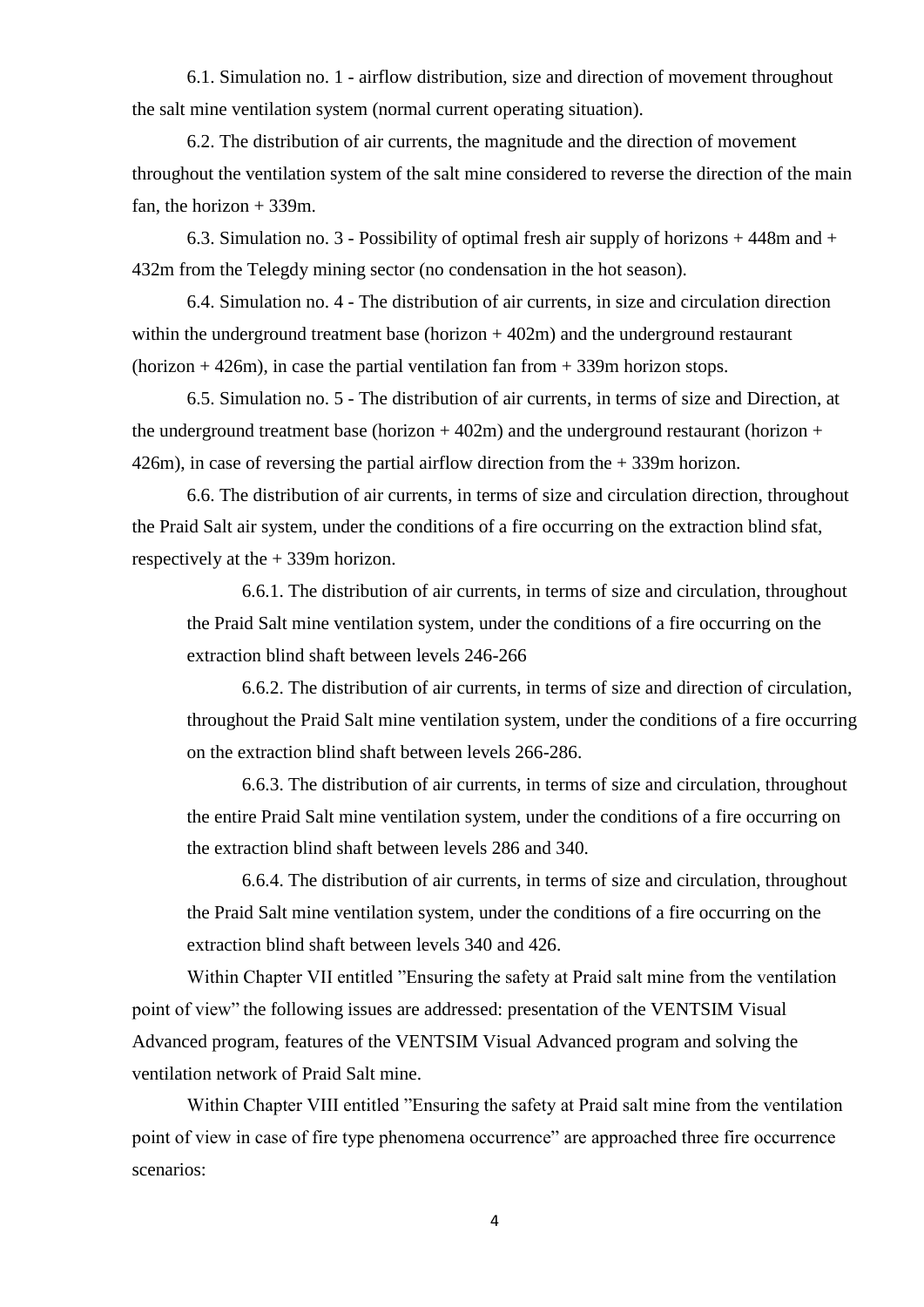Simulation 1: The occurrence of a fire on Gallery 617 A, horizon +30

Simulation 2: The occurrence of a fire on the extraction blind shaft between horizons  $+208$  and  $+188$ .

Simulation 3: The occurrence of a fire on the emergency rising, between horizons +208 and  $+230$ .

Within Chapter IX entitled "Ensuring the safety at Praid salt mine from the ventilation point of view in case of conventional voluntary actions with hazardous gases"

Chapter X comprises conclusions, personal contributions and future research directions as follows:

#### *X.2. PERSONAL CONTRIBUTIONS*

During the elaboration of the doctoral thesis the following personal contributions were detached:

- I researched and presented analytically aspects related to the history of salt mining in Praid salt mine;
- I have also introduced an important part related to the exploitation of salt in the underground, namely data of physical geography;
- I have developed and presented a technical memorial specific to the salt mining in Praid salt mine;
- I also briefly presented technical elements regarding the geology of the deposit;
- I also presented the mining works specific to the opening, preparation and exploitation of the deposit;
- an important part of my analysis was dedicated to the ventilation system of Praid Salt mine;
- I have carried out a detailed study of the releases of gas at the level of the active and inactive mining works of the Praid mine;
- I have carried out detailed technical measurements in order to establish the gas dynamics and the classification of the Praid Salt mine from the point of view of the gas emissions;
- also for the purpose of solving the ventilation network of Praid Salt mine, I have presented in detail the specialized modeling program 3D Canvent. It is a specialized program for the solution and optimization of the ventilation networks;
- an important part of my scientific approach was dedicated to the analysis of the Praid Salt mine ventilation system at the present stage;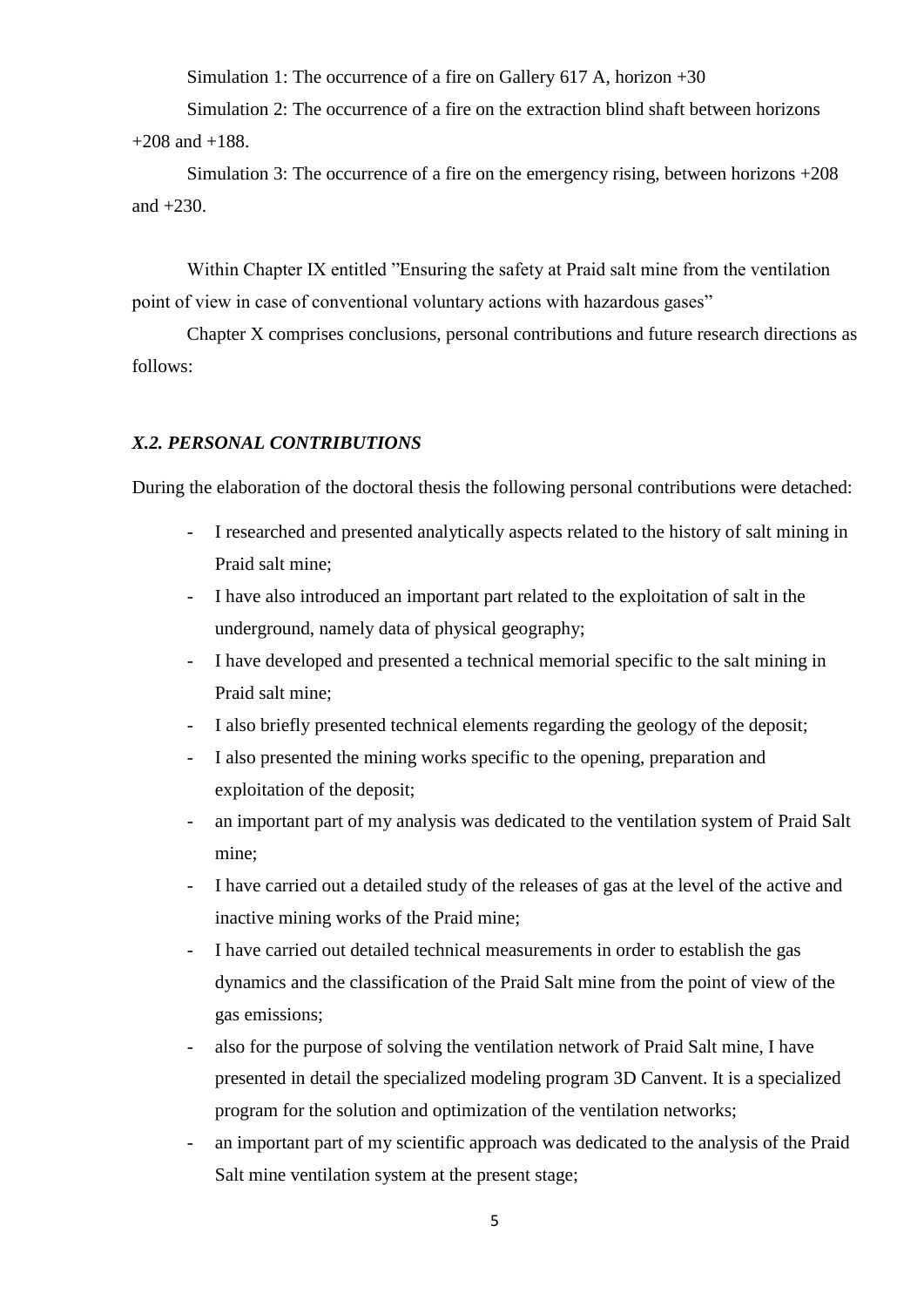- in this respect, I presented the opening and exploitation works specific to the New Sector and the Telegdy Sector;
- I also briefly presented technical aspects related to the work equipment, respectively the treatment base;
- for the modeling, solving and optimization of the Praid Salt Saltwater System, the following steps were taken:
	- obtaining general topographic maps in plan and at horizon level;
	- obtaining the spatial ventilation maps related to Praid Salt Mine:
	- establishing the nodes and branches of the Praid Salt Mine ventilation system;
	- developing measurement campaigns regarding the aerodynamic. electrical and state-specific parameters of the ventilation network;
	- obtaining geodetic coordinates specific to each node;
	- introducing geodetic coordinates into the program database
	- modeling of the ventilation network:
	- performing calculations for determining specific parameters in a manner compatible with the program database;
	- introducing the results obtained from the calculations into the program database;
	- balancing the ventilation network;
	- solving the ventilation network;
	- optimization of the ventilation network;
	- obtaining the results in the 2D and 3D graphic, respectively the tables;

- also for modeling and solving the ventilation network of Praid mine, I have determined the aerodynamic resistance at branch level;

- I have updated the ventilation network of Praid salt mine;

- I carried out 10 simulations on the updated ventilation network of Praid salt mine, as follows:

- ❖ Simulation no. 1 Distribution of air currents, in size and circulation direction, throughout the Praid Salt Mine ventilation system. This is the current normal operating situation;
- ❖ Simulation No. 2 Distribution of air currents, in terms of size and circulation direction, across the entire Praid Salt Mine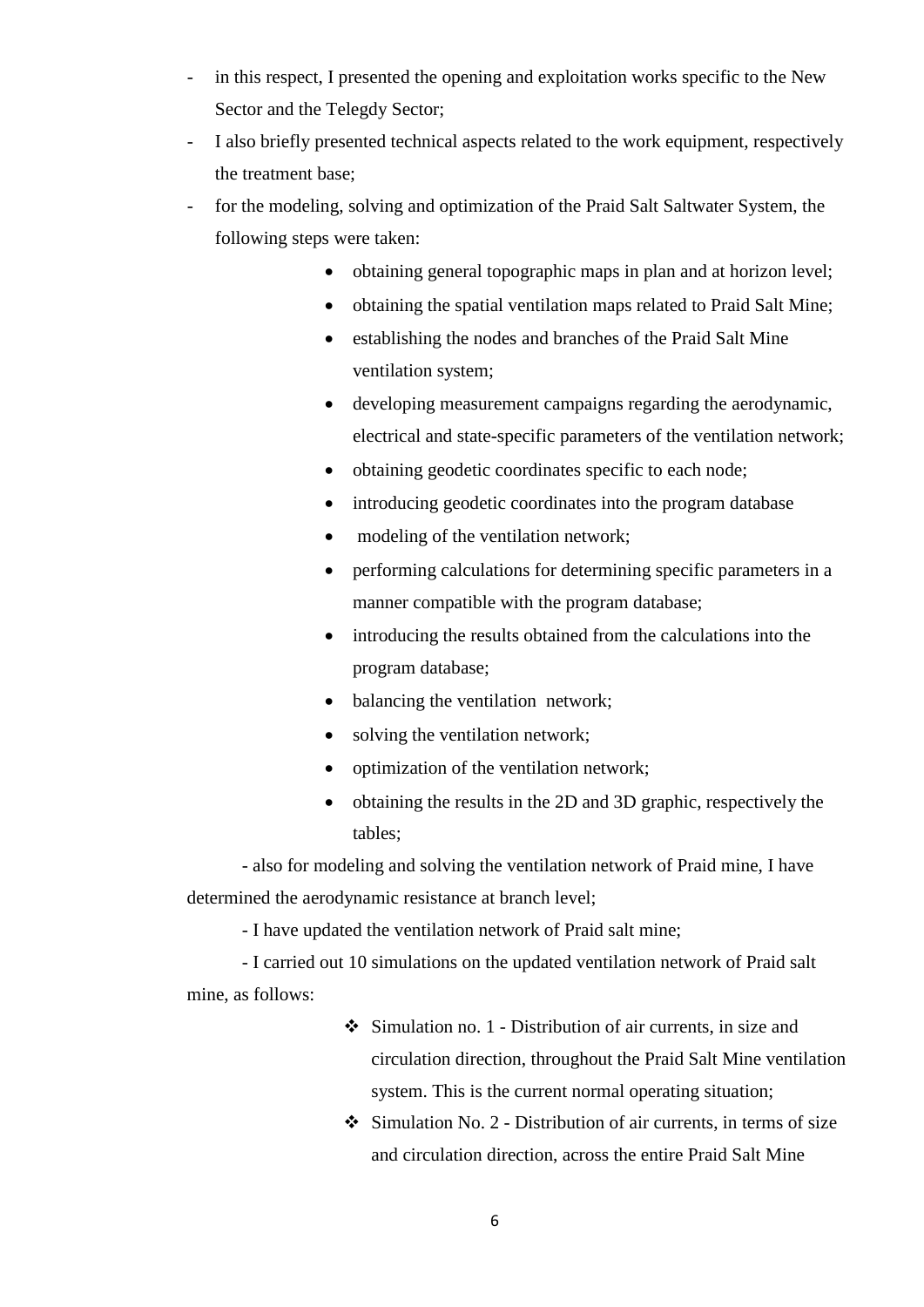ventilation system. It was considered a reversal of the main fan's direction from the + 339m horizon;

- ❖ Simulation no. 3 Possibility of optimal supply of fresh air to horizons  $+448m$  and  $+432m$  from the Telegdy mining sector Possibility of condensation during the hot season;
- ❖ Simulation no. 4 Distribution of air currents, as size and circulation direction from the underground treatment base (402m horizon) and the underground restaurant (426m horizon). It was modeled in the situation when the ventilation fan from  $+339m$ horizon partially stopped;
- ❖ Simulation no. 5 The distribution of airflows in the underground treatment base (horizon  $+402m$ ) and the underground restaurant (horizon  $+426$ m). It was modeled in the situation of reversing the partial airflow direction from the + 339m horizon;
- $\div$  Simulation no. 6.1 The distribution of air currents, in terms of size and circulation, throughout the Praid Salt mine ventilation system, under the conditions of a fire occurring on the extraction blind shaft between levels 246-266
- $\div$  Simulation no. 6.2 The distribution of air currents, in terms of size and direction of circulation, throughout the Praid Salt mine ventilation system, under the conditions of a fire occurring on the extraction blind shaft between levels 266-286.
- $\div$  Simulation no. 6.3 The distribution of air currents, in terms of size and circulation, throughout the entire Praid Salt mine ventilation system, under the conditions of a fire occurring on the extraction blind shaft between levels 286 and 340.
- $\div$  Simulation no. 6.5 The distribution of air currents, in terms of size and circulation, throughout the Praid Salt mine ventilation system, under the conditions of a fire occurring on the extraction blind shaft between levels 340 and 426.

- for the study of the safety of the air-conditioning, I have used the specialized program VENTSIM Visual Advanced;

- for this I briefly presented the structure of the program and VENTSIM Visual Advanced features;